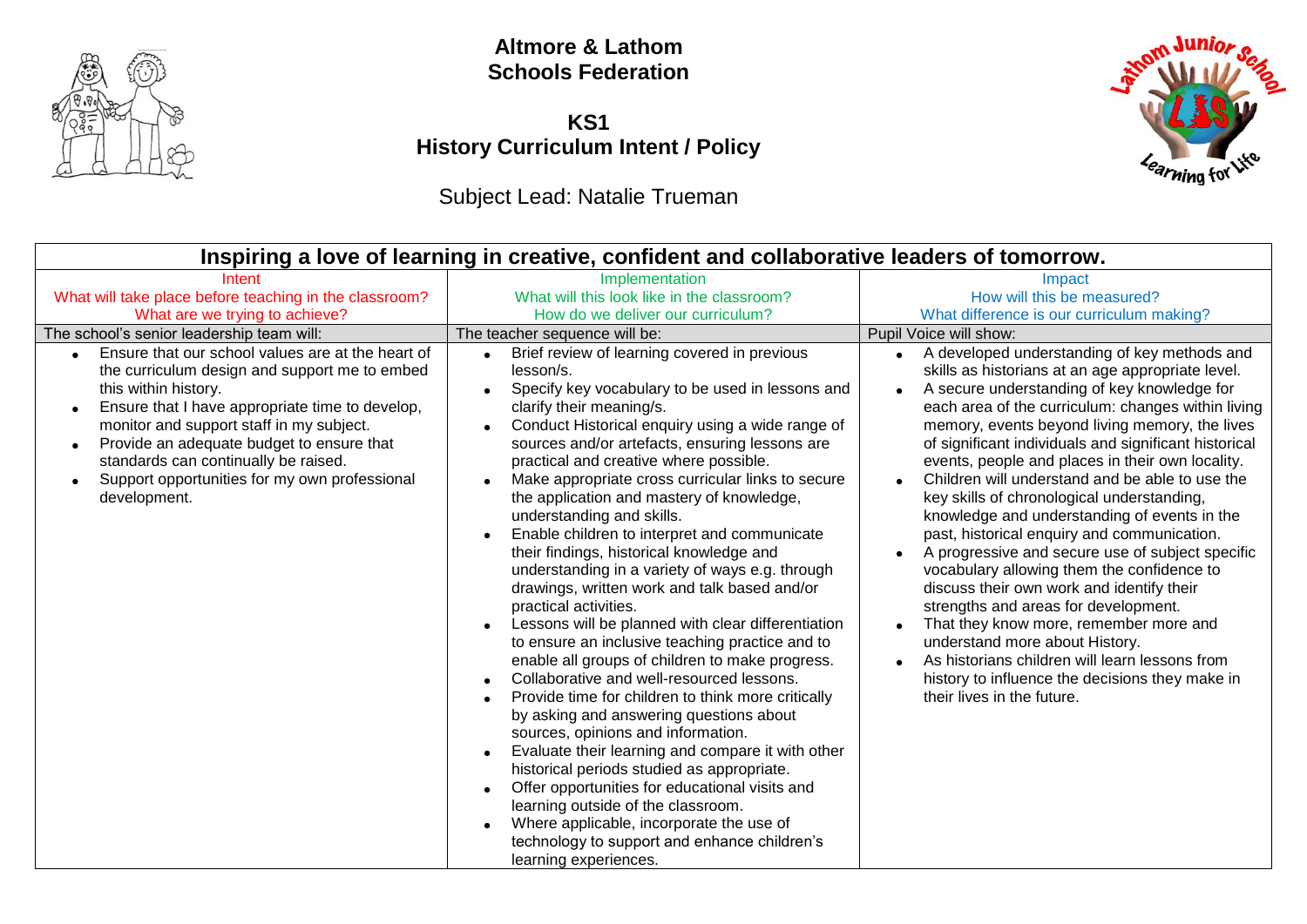

#### **Altmore & Lathom Schools Federation**

#### **KS1 History Curriculum Intent / Policy**

#### Subject Lead: Natalie Trueman